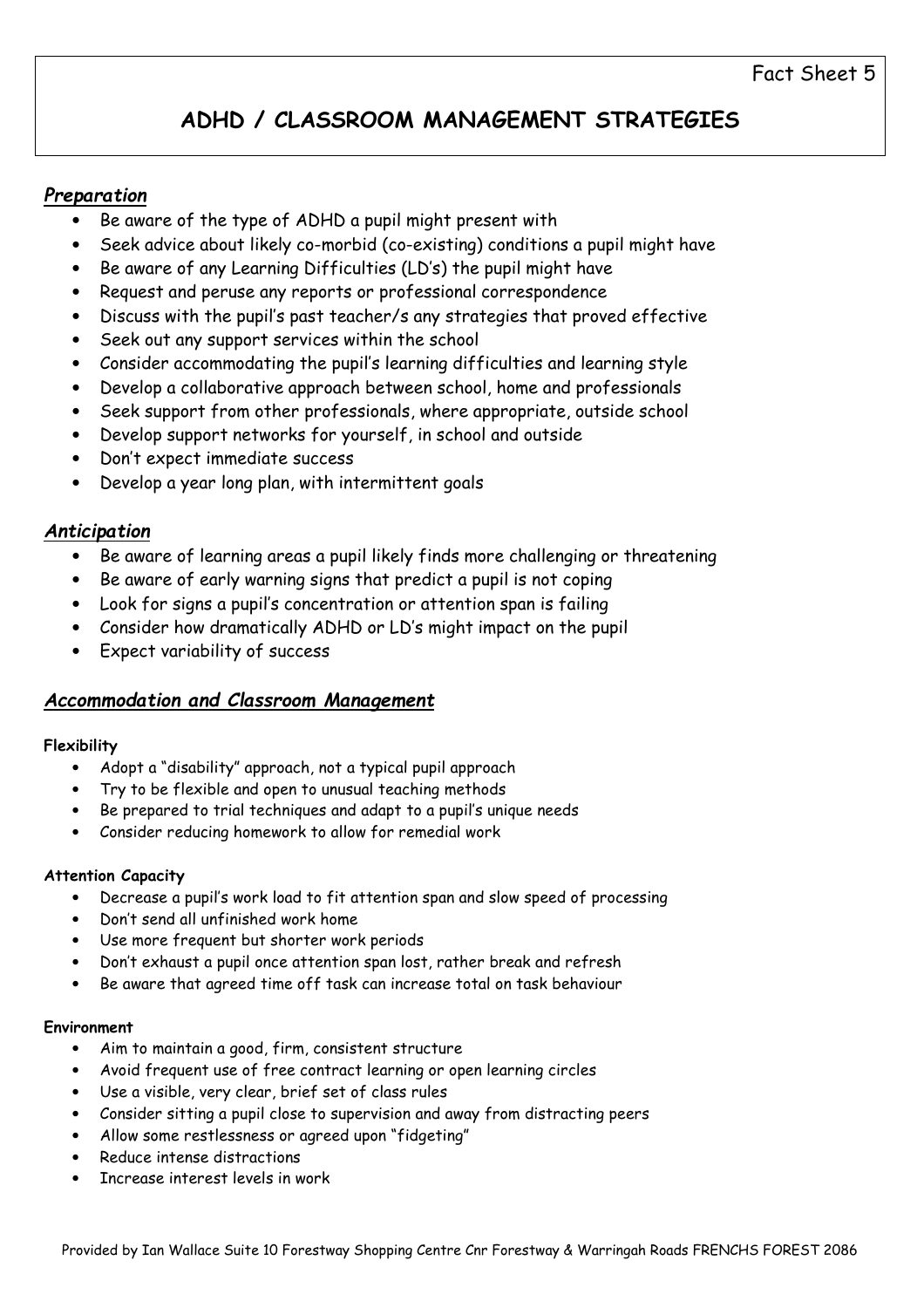- Use clear prompts and reminders, such as a vivid goal on desk or reminder page
- Consider using computers as a learning tool or reward strategy

•

#### **Instructions**

- Cater instructions to a pupil's learning style where possible
- Give instructions one or two at a time
- Keep instructions very brief and precise
- Give broad sequential instruction to whole class, then break down for pupil
- Be brief and discreet when bringing attention to inappropriate behaviour
- Encourage and affirm the need to use a diary or communication book

#### **Immediacy**

- Rewards and discipline must be immediate to behaviour, not delayed
- Act immediately and consistently where possible, with less discussion
- Set short term goals, to be achieved in minutes, not long sessions
- Give frequent, immediate verbal and non verbal feedback and praise
- Deal with problems immediately and quickly
- Give immediate positive feedback

#### Accommodation

- Provide scaffolding to support the learning process, e.g. homework folder
- Present work in smaller chunks or separated segments, not week long contract
- Provide copy of teacher's notes where appropriate
- Allow use of accommodation aids, where appropriate, such as laptop
- Allow alternate, appropriate means of responding, e.g. dictating assignment
- Allow extra time to complete work

### Rewards, Regard and Recognition

- Provide a high level of rewards, which are given more frequently
- Ensure that rewards are worthwhile and meaningful to the child
- Present rewards immediately but discretely, e.g. Magic Bucket system
- Agree on and monitor definite time allowance for rewards and discipline
- Be daring and offer leadership to change self image.
- Build strengths, not just weaknesses
- Use class member reward systems to increase child's class status

### High School Management

- Focus as much on strengths as on weaknesses
- Discuss potential to thrive in areas of interest or niche of ability
- Relieve of belief that have to achieve in all areas
- Give accounts of other success stories, giving hope to pupil that they can achieve
- Make recognition or rewards more discreet
- Agree on goals and feedback / discipline system through discussion
- Out of class agree on discreet in-class cuing system
- Avoid discussing issues in front of audience
- Encourage use of diary